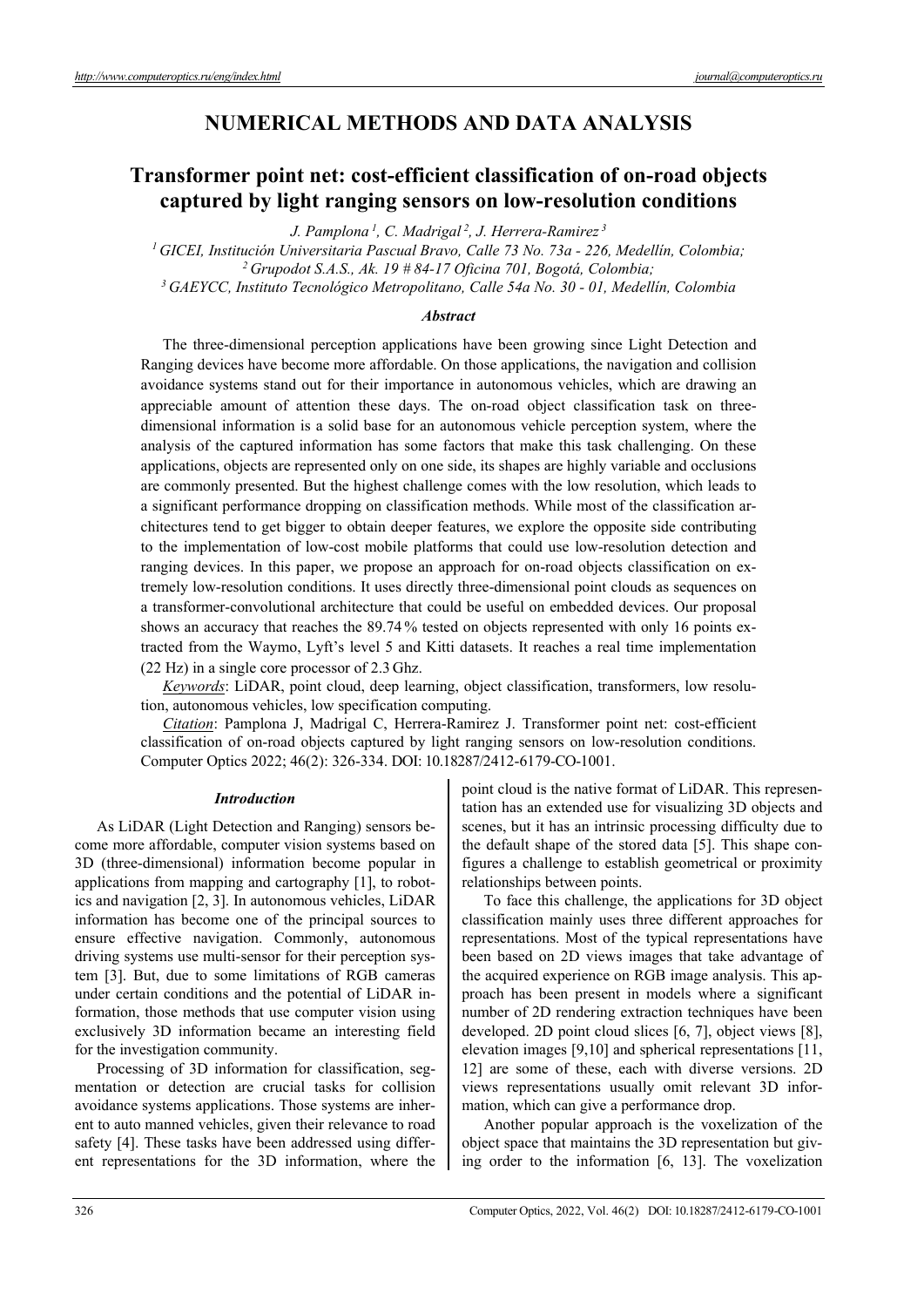techniques have improved with the years, getting better and better descriptions of points inside each voxel [14]. These representations are usually processed using threedimensional convolutions to exploit the 3D spatial relationship. That can be computationally expensive (compared with techniques for processing other representations) given the resolution needed and its sparse nature.

Even when getting organized information is the most intuitive way to process the point clouds, changing the representation is a process that generally skips information that is potentially relevant in the point cloud analysis. Therefore, there is an entire family of methods that works directly over the point cloud representation. Most of them establish correlations between nearby points as mesh analysis [15]to get geometrical descriptors [16, 17]. Nowadays, with the popularity of CNN (Convolutional Neural Networks) [18], several methods are presented where the CNNs have adapted to the irregularity of a point cloud. X-conv [19], spider [20], Annularly [21], spherical [22] and graph convolutions [23] are some examples of the extensive spectrum of possibilities to analyze point clouds. This kind of models face a bottleneck stablishing relationship among the nearest points to start the CNN processing. To solve this restriction, some models have used directly point clouds with approaches that can learn the spatial relationships between points. Examples of these approaches are PointNet [5] and Point Cloud Transformer (PCT) [24].

These days the deep learning methods have entirely dominated computer vision applications, including object classification and segmentation. The point cloud classification task is not the exception, where those that use CNNs are the most common applications. These deep learning methods tend to get bigger and bigger. An example is PointNet [5] that had 3.5M of parameters (M refers to million) in its first version, but its upgrade (Point-Net++ [25]) has versions with 53M parameters. This upgrade obtains better local descriptors improving its performance in complex environments. This increase has been backed by the growth of the computational capabilities that are becoming accessible by cloud computing services that allow high-performance computations without owning the specialized hardware.

The point cloud classification tasks can be applied on a bunch of problems but as mentioned before, navigation and collision avoidance systems shine not only in autonomous vehicles but in mobile robotics platforms too. When the deep learning methods get to the implementation stage on these platforms, there are two main considerations:

- 1. Inference time: The real time is required on systems that should take decisions on its perception system.
- 2. Computation capability. It can be restricted in mobile platforms where real time processing is needed (the latency of cloud computing makes it unviable) and the power availability.

Aside from autonomous cars in development by the principal technological corporations and some high edu-

cational institutions, there are robotics applications that use constringed platforms, as home robotic assistants [26] and unmanned aerial vehicles (UAV) [27], which are very limited by the considerations above. On these applications, the methods on the state of the art are restricted by the computation capability-latency relationship. Additionally, those platforms commonly use low-resolution LiDAR sensors or RGB-D cameras (D for Depth) that could restrict the detected objects resolutions. Then, to overcome this limitation the used models should be competent to analyse low-resolution point clouds as in [28], but at the same time should be efficient enough to make the best use of available resources.

Motivated by these challenges, we propose an efficient method for 3D low-resolution on-road object classification optimized to run on mobile platforms. Our approach takes advantage of the low-resolution point clouds to generate constrained descriptor maps keeping a general shape description. As architecture, we adopt an end-to-end design that consumes directly point clouds as sequence of points and gets a transformation with a transformer module that encodes the correlations between points. We claim that this transformation allows our method to use the encoded sequence to get a spatial aware feature matrix suitable for compact CNN processing.

There are three main contributions in this work:

- 1. A point cloud transformation using it as a sequence into a transformer layer that learns the sequence-tosequence transformation in order to generate CNN usable data.
- 2. A constrained model that is suitable for low computing capability hardware as single-board computers.
- 3. An efficient method that classifies effectively onroad objects in extremely low-resolution conditions (16 points).

#### *Related work*

Although there are diverse representations of the Li-DAR data, as mentioned before, our preliminary analysis will only include those methods that directly process the point cloud, which will save some extra processing while change the original format. Those methods have based on deep learning architectures that have shown a better generalization on a wide range of applications.

A point cloud is usually stored as a matrix where the columns are the dimensions (*x*, *y*, *z*) and each row represent a single point. The points represented in contiguous rows are not necessarily the closest in the 3D space. In this representation, small changes in a point position can send it far from its original row. Some approaches exploit 3D information by using grouping points methods, but this can be computational expensive. Alternative approaches have overcome this bottleneck by learning computationally cheap transformations using directly point clouds.

PointNet appeared as a pioneer of raw point cloud processing method [5]. It solves the classification and segmentation task by proposing an architecture that learns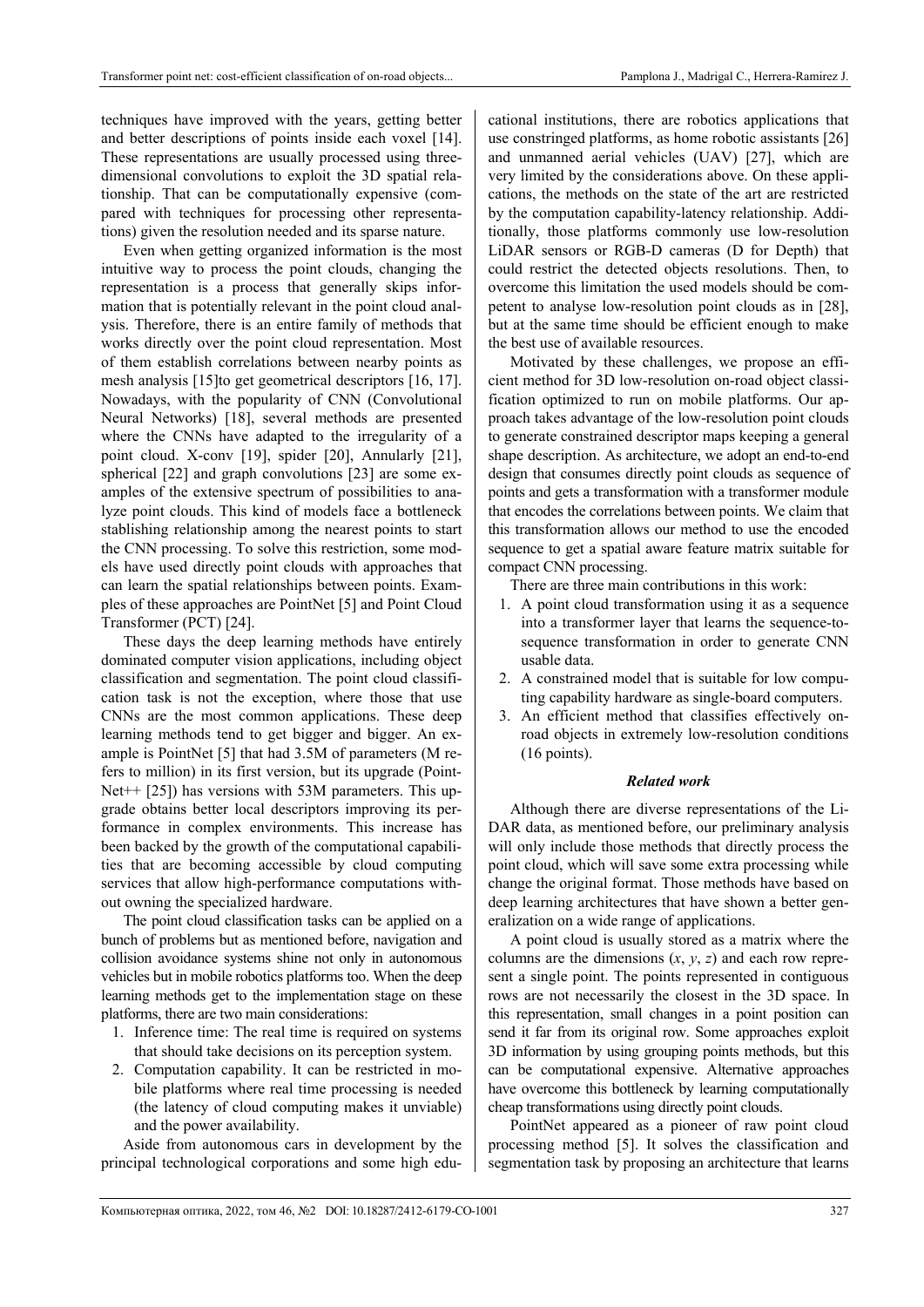a symmetric point cloud transformation. To achieve this, it introduces a T-Net that can generate a point transformation matrix. The T-Net is a trainable CNN that uses the input matrix to generate a features vector that a neural network or MLP (Multi-Layer Perceptron) reshapes into the matrix elements (fig. 1). The same T-Net approach is used later in the model to get a feature transformation matrix which turns the transformed point cloud into a feature tensor. Those features are now spatial arranged in a squared matrix that are processed later by a classical CNN for final classification [5].



*Fig. 1. Role of T-Net in symmetric point transformation* 

This initial work is not as robust as the newest ones because this is a global features analysis approach. But it establishes a base for subsequent methods like PointNet++ [25] which uses the same principle over grouped points, retrieving local descriptors and enhancing its robustness.

In the deep learning field, CNN has positioned as the standard for spatial correlations analysis. But in recent days, a famous natural language processing (NLP) approach is gaining attention on image processing (previously monopolized by CNNs). The transformers models proposed by google brain and research teams for NLP [29] are getting into fields owned by CNN spatial analysis. Now it is possible to use transformers in image analysis [30], and also, some methods start to appear on point cloud processing. Although the point cloud analyzed by attention-based models was explored successfully earlier by Point2Sequence [31], the new transformers approach has improved the performance with simpler architectures. The best example of this is PCT [32] that uses a point embedding layer to encode the point cloud into a higher dimensional feature space that is processed by four pointtransformer blocks.

The task of these blocks is to make a sequence-tosequence transformation that encodes de relationships between sequence positions by an attentional function. This function associates each input position with the other, done by the multi-head attention block (fig. 2*b*) which is constructed by parallel self-attention layers, schematized in fig. 2*a*., where the *Q* (Query), *K* (Key) and *V* (Value) vectors are used to imitate a search engine. The dot product of *Q* and *K* generates a scoring matrix that encodes the relationship of each point with the others. The score matrix is processed with the *V* vector to give attention to the relevant values on the sequence. Self-attention process is described in (1).

# Attention  $(Q, K, V)$  = softmax  $(QK^T/(d_k)^{1/2}) \times V$ . (1)

Multi-head attention block encodes how each position in the sequence is related to the others. This encoded positional representation is enriched with residual connections and a feed forward layer (fig. 8*b*) [29].



PCT uses the point embedding layer followed by transformer blocks to get four sequential representations with attention information. Those are concatenated and processed by a linear convolutional layer that conditions the features for a classification MLP. In recent years, the PCT model was the first attention-based model that got excellent results on ModelNet40 benchmark [33] without using any convolutional layer [32].

#### *Transformer point net details*

In this section, we describe our proposal as follows: first, explaining the transformer-based point cloud transformation. Then we present how the sequence to features transformation matrix is achieved. Finally, our architecture for point cloud classification is presented, explaining how it is conditioned for low-resolution point clouds.

## *Order encoding transformation*

As said before, the principal challenge for applying deep learning methods on raw point clouds is its disordered nature. To face this, we take advantage of sequence correlation encoder capability of the transformer model. This is used as follows. First, the rows of the matrix where the points are stored are used as a sequence. A positional encoding should be attached to this sequence showing an index base to the transformer. The original transformer paper used a sine-cosine representation. But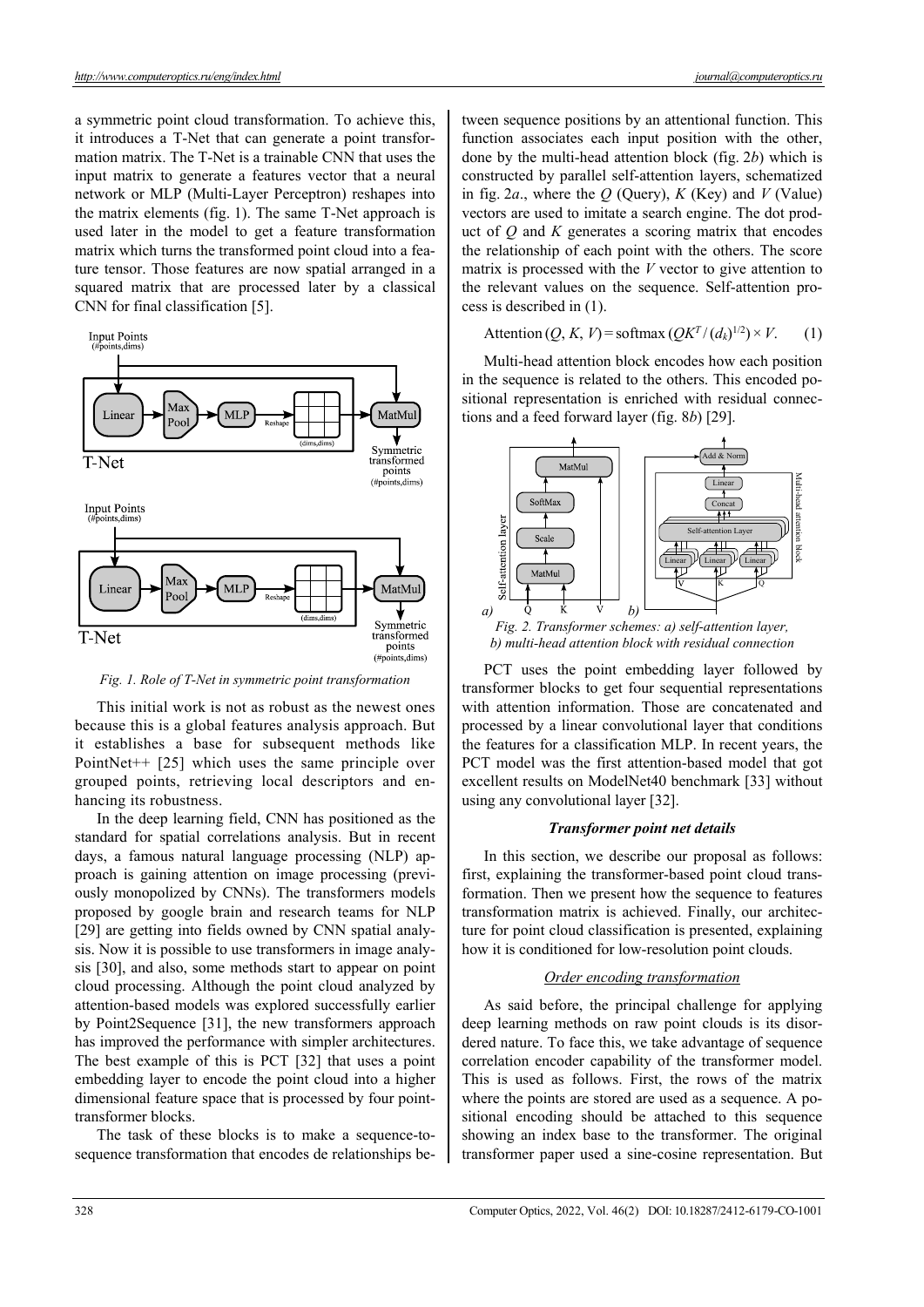our model learns from the raw point cloud to obtain a specific positional encoding for our task. It should be considered that our point sequence is not of the same nature as those used by NLP. Both options have identical performance on NLP [29]. The positional encode is then learned by a feed forward block and bot. Positional encode and point cloud are used as inputs of a single transformer block. The transformer block sequence output encodes the input as a representation of the point cloud that contains point association information.

# *Sequence to features matrix transformation*

As our work is focused on low-resolution point clouds, it is decided to adopt the first PointNet approach to generate general features instead of localized ones [5]. It is also used the transformation matrix approach from the same model. In our approximation, the T-Net (fig. 1) is used to learn a transformation matrix that turns the sequence into a spatial coherent feature tensor suitable for CNN processing.

# *Low resolution point cloud classification architecture*

There are a couple of considerations to consider to architecture conditioning for low-resolution point cloud classification (as low as 16 points). The architecture configuration will differ from high-resolution 3D objects classification in a couple of points. First, there are some techniques of continuous subsampling or local feature extraction to get compact localized feature maps. Most of the actual methods use these techniques, but these are oversized for low-resolution objects. Thus, the high dimensional features that can be useful in describing highresolution point clouds could be redundant and reducing it could potentially improve latency without penalizing the model performance. Finally, after proving that the performance of PointNet and PCT models are not punished by its dimensional reduction (experiments showed in the next section), the most simplistic possible configuration is proposed using the transformer-based point cloud transformation, and the sequence to features transformation blocks followed by a CNN and ending in a multi-layer perceptron (Fig. 3)

## *Experiments*

In this section, we conducted a series of experiments that compare different architectures performance and validate the effectiveness of our proposal.

## *Dataset conditioning*

As the model is designed as a tool for mobile platforms that takes real-world images with LiDAR like sensors, the typical benchmarks for 3D objects classification as ModelNet40 [33] are not an appropriate data source. The best source of the desired data is the autonomous vehicles datasets since most of these have LiDAR sensors that naturally capture distant objects as low-resolution point clouds.



*Fig. 3. Low-resolution point cloud classification scheme* 

Nowadays, there are enough LiDAR data available due to open datasets like Waymo [34], Lyft's level5 [35] and KITTI [36], which have been acquired by autonomous vehicles in development. These have been used on prediction and detection tasks, so these have labels that allow knowing the position and the spatial bounding box. So, it is possible to retrieve every point cloud that represents a single object in the scene. Each dataset has its own class types, but some could not be used because it could lead to a highly class imbalance. So, the classes used across the three datasets were vehicles, pedestrians, traffic signs and cyclists, which are the classes on the larger dataset (Waymo). As for the other two datasets, those include additional classes as sitting pedestrians, bicycles (without driver), miscellaneous objects like trash containers, and specific vehicles like vans or trucks. Those classes have low representation across the datasets, which will induce poor performance in a model where those classes are classified. If it is required, should be done an exhaustive labelling process to ensure good performance in a wider number of classes, but this is out of our scope.

The three datasets are composed of sequences of captures on-road environments, so randomly taken examples could lead to a non-objective evaluation due to most of the objects are almost identical in two consecutive captures. Then, some strategic sequences are selected in order to have enough quantity of each class for evaluation. This result in an unusual initial training-testing rate which is different for each class (due to class imbalance), but it ensures an objective model evaluation.

As the model focuses on low resolution, the objects with the least number of points were chosen (minimum 16 points). Those represent objects captured at a considerable distance (max 76 m for traffic signs, 88 m for pedestrians and 100m for vehicles and cyclists). The cyclists is the class with the least number of elements on the chosen ones across the datasets. To increase the number to almost 100,000 training examples, a simple  $x - y$  axis swap was made. To get class balance, was randomly taken the same number of training examples from the other object classes. Finally, the training dataset is composed of 390,000 training examples, equitably divided into four classes. The same procedure was done over the validation dataset to reach the 24,000 examples fixing the trainingtesting rate (training  $94\%$  – testing 6%).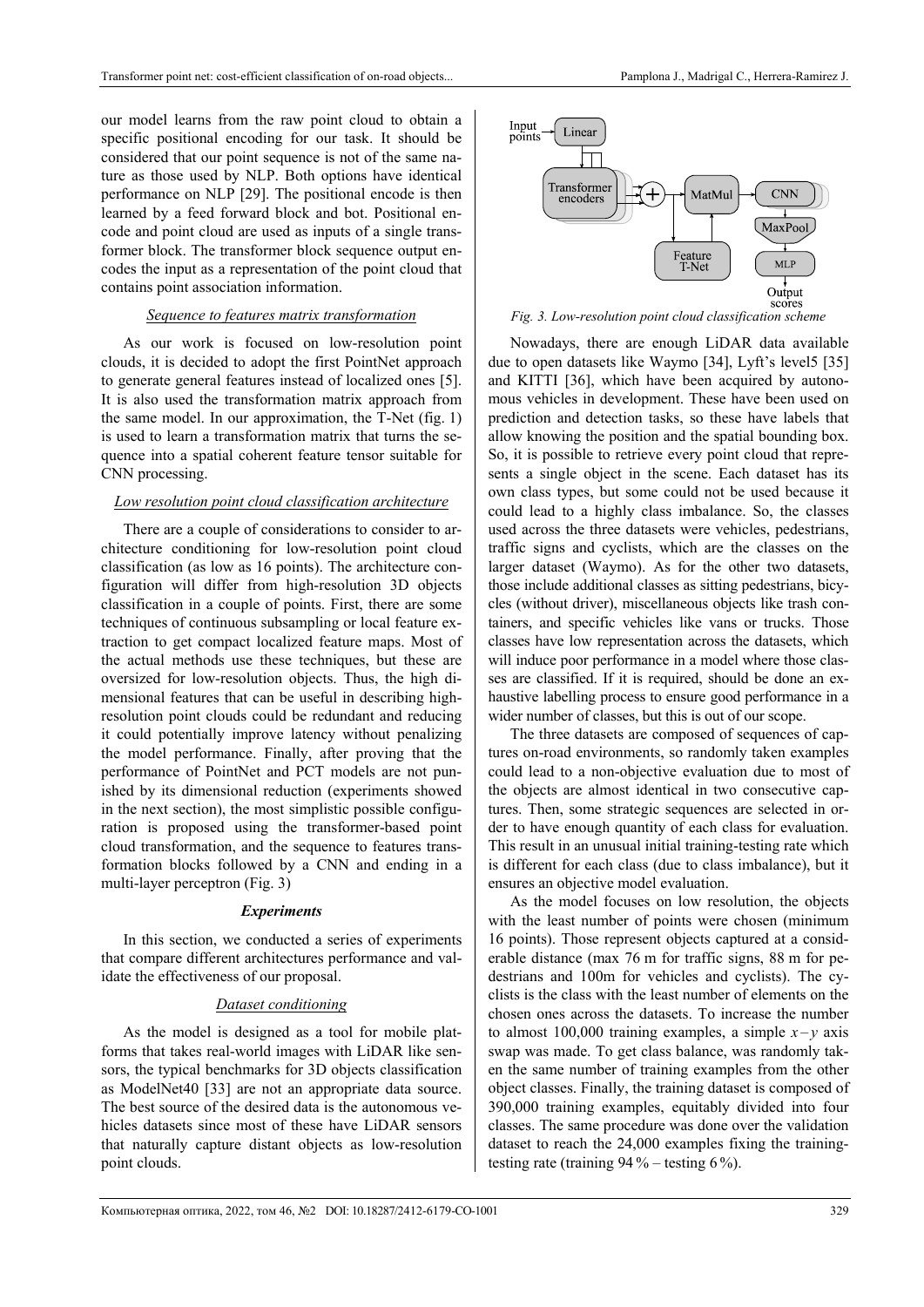As deep learning models need a specific number of points to be trained, the 390,000 examples were subsampled in a structured way to 16 points. Our approach conserves points distributed on the extension of the object in a cheaper computationally scheme compared with the knearest neighborhood [37] based ones.

## *Models and configuration evaluations*

To show the pertinence of our approach, we present an evaluation of the two reference models based on their sequence length and feature depth. The evaluation is made by analyzing the tradeoff between performance (accuracy) and computational complexity. Although there are many considerations in computation complexity for deep learning models, number of parameters (params) and FLOPs (number of floating points operations) are used because they could give a sufficient idea of computation needs. It is possible to choose the mobile device as Jetson platforms by knowing FLOPs and the number of parameters of a model [38].

The following tables, it is present the evaluation of the PCT [32] and PointNet [5] models. Given the small number of points, each model is trained until a clear stabilization tendency was observed.

Table 1 shows the configuration analysis of the PCT model for on-road 3D object classification after training it over the dataset defined in the previous subsection. Its columns show the results with model depth variation as transformer block number. The rows show the evaluation of the model with the reductions that follows:

- 1. In the first row the evaluation is made over the model only with transformers depth modification.
- 2. In the second row, the MLP was reduced to 2 layers.
- 3. In the third row, the model is reduced in the length features produced by the linear convolutional layer.
- 4. In the final row, the reduction is applied in the length of the sequence generated by the transformer blocks.
- 5. All the reductions were applied on the previous ones.

*Tab. 1. PCT model configuration evaluations* 

| Model                        | <b>Metrics</b> | <b>Transformer blocks</b> |        |        |
|------------------------------|----------------|---------------------------|--------|--------|
| reductions                   |                | 4                         | 3      | 2      |
|                              | Acc. $(\% )$   | 83.18                     | 84.85  | 87.84  |
| Original                     | FLOPs(M)       | 241.55                    | 193.61 | 145.68 |
|                              | Params (M)     | 1.4                       | 1.29   | 1.17   |
| <b>Smaller</b><br><b>MLP</b> | Acc. $(\%)$    | 83.05                     | 85.02  | 87.58  |
|                              | FLOPs(M)       | 241.28                    | 193.35 | 145.42 |
|                              | Params (M)     | 1.28                      | 1.16   | 1.04   |
| <b>Smaller</b><br>features   | Acc. $(\% )$   | 82.42                     | 84.63  | 86.41  |
|                              | FLOPs(M)       | 229.84                    | 184.04 | 138.23 |
|                              | Params (M)     | 0.81                      | 0.69   | 0.58   |
| Sequence<br>reduction        | Acc. $(\% )$   | 81.67                     | 84.31  | 86.6   |
|                              | FLOPs(M)       | 71.63                     | 57.38  | 43.14  |
|                              | Params (M)     | 0.35                      | 0.31   | 0.28   |

Tab. 1 summarizes the results in all the configurations combinations explained before, where one of the most computational expensive configurations of PCT get the

better results (cell in bold numbers). But the advantage of this configuration is only 1.24 % compared with the lighter one, which gives the results highlighted in the shaded cell. It is almost 3.4 times lighter in FLOPs and with 4.2 times fewer parameters. That small accuracy drop seems to be rational on the trade performance-computation cost. Another interesting fact is observed in the most expensive configuration (first row, first column), which is not getting the best results. This shows that deeper architectures are not the best election to analyze low-resolution point clouds.

Tab. 2 presents a similar analysis for PointNet architecture. Table columns define depth of generated features in the convolutional layers. In the first column, the model is analyzed without changes, but this is reduced in the following ones. In rows, some model reductions are evaluated following the rows analysis in tab. 1, except by the last row where a T-Net reduction is applied.

| Model                          | <b>Metrics</b> | <b>Feature depth</b> |       |        |  |
|--------------------------------|----------------|----------------------|-------|--------|--|
| reduction                      |                | 64                   |       | 32     |  |
| Original                       | Acc. $(\% )$   | 88.63                | 88.71 | 87.74  |  |
|                                | FLOPs(M)       | 371.75               | 271.5 | 182.81 |  |
|                                | Params (M)     | 36.51                | 30.14 | 24.3   |  |
| <b>Smaller</b><br><b>MLP</b>   | Acc. $(\% )$   | 86.9                 | 87    | 87.58  |  |
|                                | FLOPs(M)       | 116.67               | 73.11 | 41.1   |  |
|                                | Params (M)     | 11.12                | 7.94  | 5.3    |  |
| <b>Smaller</b><br><b>CNN</b>   | Acc. $(\% )$   | 88.11                | 88.82 | 87.7   |  |
|                                | FLOPs (M)      | 36.06                | 26.41 | 19.14  |  |
|                                | Params (M)     | 4.78                 | 3.79  | 2.93   |  |
| <b>Smaller</b><br><b>T-Net</b> | Acc. $(\% )$   | 86.95                | 86.6  | 86.26  |  |
|                                | FLOPs (M)      | 25.03                | 15.39 | 8.11   |  |
|                                | Params (M)     | 3.26                 | 2.27  | 1.41   |  |

*Tab. 2. PointNet model configuration evaluations* 

In tab. 2 it is noticeable that the best performance (highlighted in bold numbers) is not achieved by the deepest configuration. Then it is proved that lowresolution point clouds can be effectively classified by constrained models, even with better results. This time, the accuracy of the original configuration (shaded cell) is improved by 0.19 % in a model with 14 times fewer FLOPs and 9.6 times fewer parameters.

The comparison of results in tab. 1 and 2 proves that there is not a significant loss in performance when the classification methods for extremely low-resolution point clouds get smaller. Even more, it could be possible to improve the performance with simpler architectures for this task. This information gives relevance to the proposed model, which is presented in terms of low computational needs.

# *Proposal evaluation*

Our proposal is evaluated as follows: First, we do a general evaluation of the testing data in all the datasets. Then, the results are presented for each one. Finally, we perform a distance robustness analysis.

We configured our model (fig. 3) based on the results presented in tab. 1 and 2. Based on those, the hyperparameters for the model were determined by changing the following parameters: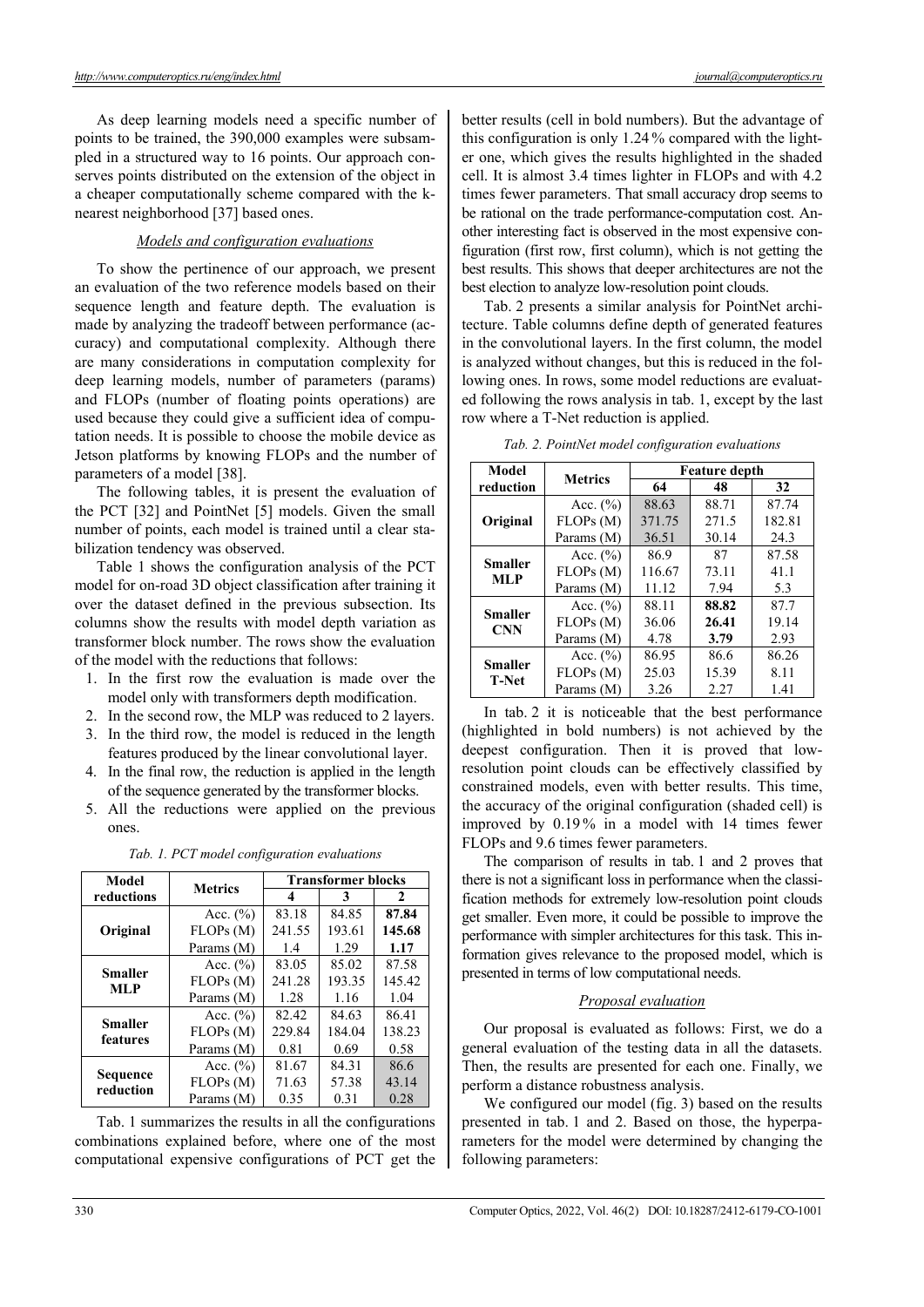- 1. Increasing the transformers blocks (1-4).
- 2. Increasing the Convolutional layers (2-5).
- 3. Increasing the features depth in each CNN layer (starting from the half of the initial model and scaling by 2 in 4 steps).
- 4. Alternating the Cost function between Categorical Cross Entropy and MSE
- 5. And using the Adam Optimizer by increasing its learning rate from 0.000001 to 0.01 in powers of 10.

This optimization in 5 dimensions is performed by exhaustive search giving the best performance on the model with two transformer and convolutional layers, the second scaling of feature depth, a cross-entropy cost function and a learning rate of 0.0001 in an Adam optimizer.

Once defined final shape of the model, it is ready for a training process. But before this, it is performed a couple of tests that will set a baseline of performance on denser point clouds. With 128 points resolution, is ensured enough information to describe an object shape without restricting the acquisition distance to a couple tens of meters and are far from extreme low resolution. The first test was done with the original configuration of PCT, where the accuracy achieved 93.63 %. Secondly, the original model of PointNet gets 93.47 % accuracy on the same dataset. On the other hand, the evaluation of our model shows an accuracy of 90.43 % under these conditions. But that reduction is expected because our model was designed for 16 points resolution.

As a result of this training (fig. 4), there we get 89.74 % in accuracy, improving the best results obtained in PoinNet and PCT for 16 points resolution dataset. Tab. 3 present the comparison of the three models results and characteristics.

| Model      | <b>FLOPs</b><br>M) | Params<br>(K) | Accuracy<br>$\binom{0}{0}$ |
|------------|--------------------|---------------|----------------------------|
| <b>PCT</b> | 145.68             | 1170          | 87.84                      |
| PointNet   | 26.41              | 3790          | 88.82                      |
| Ours       | 3.03               | 69.4          | 89.74                      |

*Tab. 3. Model comparison* 

Those results are achieved by training and testing the architectures on the same computing system, over the same dataset described before. On this comparison, the improvement of our proposal is clear, enhancing the accuracy by 0.88 % with an architecture overwhelmingly compact.

In fig. 4 it is presented the training loss, the training and testing accuracy, and the learning rate decay are observables. It is noticeable that the training process was performed in a single session starting from scratch. Although some sections of the architecture were based on existing models, there is not possible to use transfer learning as the number of layers and feature depths are different.

On the other hand, comparing the model performance with PCT and PointNet results on the 128 points resolution, our model accuracy drop 3.89 %. This result can be

explained by the lack of information on 16 points. Even under those conditions, the accuracy penalization is not as relevant as can be expected.



*Fig. 4. Training process plot. On the left axes are presented training loss, training and testing accuracy. On the right axes is shown the optimizer learning rate* 

Our results allow making inference of a single point cloud in 45.4 ms using a single-core CPU at 2.3 Ghz. With that latency, it is suitable for most mobile computing platforms as Jetson (Nvidia) or even Raspberry (using multicore processing).

Besides the computational efficiency, it is relevant to the classification performance, which should be observed with full attention because although the accuracy metric is enough for comparison, it is not showing many details about the model performance. In order to give a better picture of the model performance we used the F1 score metric that take into account other aspects of the model performance (precision and recall) [39]. This metric allows to take all objects in the sequences selected for evaluation (unbalanced dataset), and to evaluate the performance of the proposal on each class. Tab. 4 summarize the performance (using the F1 score) of the model specified by class (columns) across each dataset (rows).

*Tab. 4. F1 model score by class and dataset* 

| <b>Dataset</b> | Car<br>(%) | Pedestri-<br>an $(\% )$ | <b>Trafic</b><br>sign<br>(%) | Cyclist<br>(%) | Average<br>(%) |
|----------------|------------|-------------------------|------------------------------|----------------|----------------|
| Kitti          | 99.72      | 89.77                   | N/A                          | 80.56          | 90.02          |
| Lift           | 99.86      | 86.30                   | N/A                          | 84.49          | 90.22          |
| Waimo          | 98.47      | 92.47                   | 96.79                        | 44.47          | 83.05          |
| All            | 98.84      | 92.25                   | 96.78                        | 53.61          | 85.37          |

This analysis shows that our method is highly efficient in the classification task over most classes, except on cyclists. But it is especially notable on the Waymo da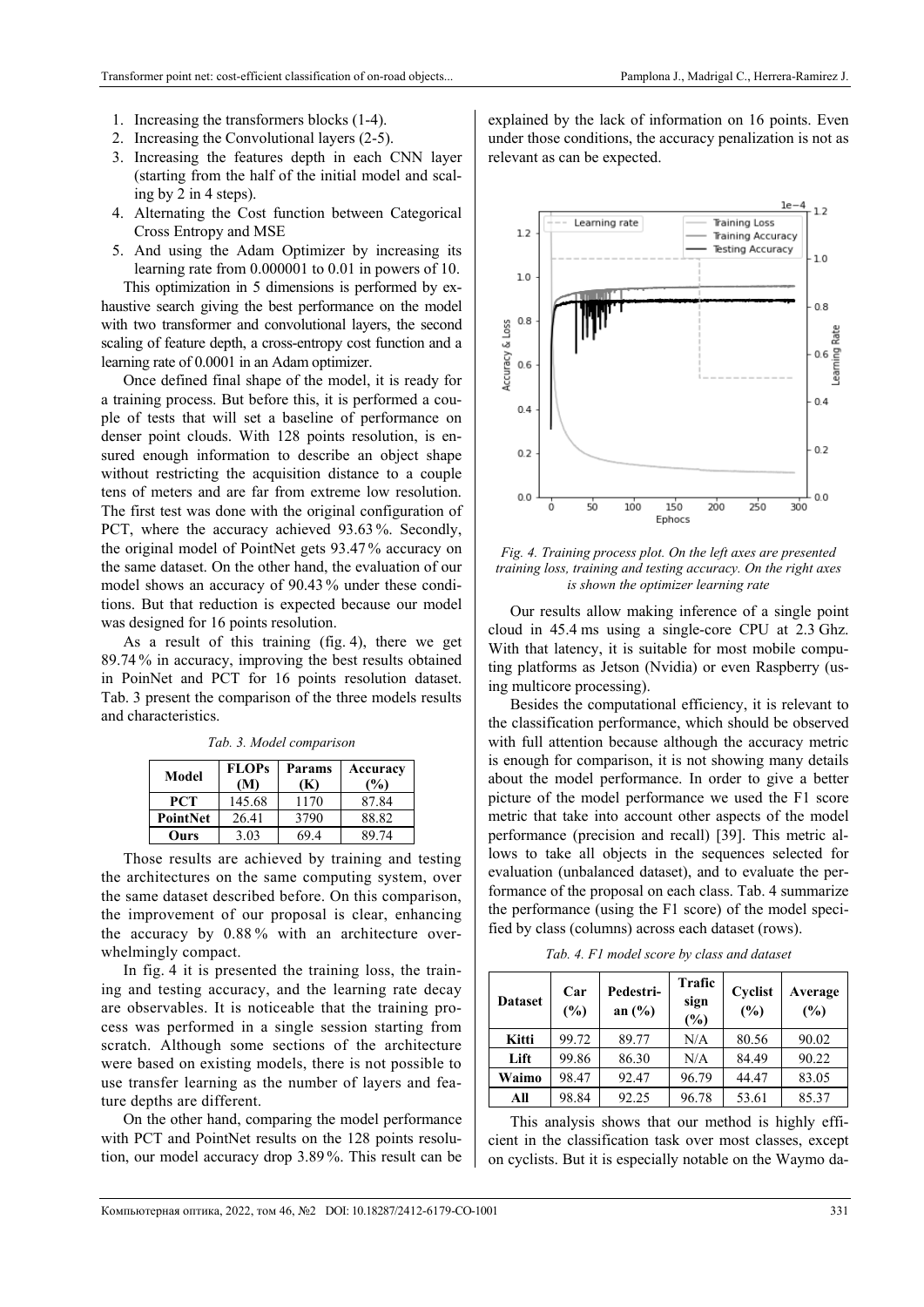taset, where the F1 score is under 50 %. On that dataset, two factors can contribute to this result. First, the cyclist is highly scarce compared with the other classes. Second, as the dataset is noticeably larger than the others, it contains many poses or representation which are not present in Kitti or Lyft level5 datasets. Those representations can be classified as cyclists class that does not affect accuracy significantly but is highly relevant on the F1 score.

The last column of tab. 4 is calculated as an average of the F1 score across classes without using weighted estimation. With an overall weighted F1 average score of 95.75 %, but this value is biased by the high number of non-cyclists objects.

The last analysis of the model is his ability to classify objects captured by LiDAR sensors at high distances. On the dataset construction, there was stored the capture distance among each object. That magnitude was calculated using the Euclidean distance over the (*x, y*) plane. Those distances were grouped by 20 meters intervals and analyzed by class type. Tab. 5 consolidate the classification accuracy for each class on five distance intervals.

*Tab. 5. Model accuracies by capture distance* 

| <b>Distance</b> | Car<br>(%) | Pedestrian<br>(%) | <b>Traffic</b><br>Sign<br>(%) | Cyclist<br>(%) |
|-----------------|------------|-------------------|-------------------------------|----------------|
| (0, 20]         | 90.02      | 91.76             | 96.65                         | 80.88          |
| (20, 40]        | 94.37      | 91.17             | 95.45                         | 72.81          |
| (40, 60]        | 98.93      | 92.60             | 95.47                         | 69.57          |
| (60, 80)        | 99.49      | 91.37             | 93.74                         | 62.02          |
| (80, 100]       | 99.82      | 0.00              | N/A                           | 100.00         |

The accuracies on Table 5 shows a consistency on pedestrian and car classes. A small decreasing is observed on traffic signs class, but the cyclist class shows a high influence of distance in its classification. The continues decreasing of cyclists classification performance shows that the distance should be added to the factors affecting the F1 score presented on tab. 4.

## *Conclusions*

In this work, we proposed an extremely lowresolution 3D object classification method for on-road elements, which is suitable for real-time performance on portable computation platforms. We evaluated the ratio between performance and computation cost for two wellknown state-of-the-art approaches for justifying and comparing the performance of our method. Our proposal took advantage of the transformer proficiency for sequential elements association, and we used it as a point cloud transformation approach to obtain a sequence that encode the position of points and the relation between them. The sequential representation is exploited with the PointNet alike tools obtaining impressive results. The Experiments over three datasets have proved the effectiveness for 3D on-road objects classification defined in 16 points. Those point clouds were processed in our model, at least 8.7 times smaller in FLOPs than the state-of-the-art methods on point cloud object classification. This architecture has an initial potential application in low-end mobile robotics, and we think it can be scalable to more demanding applications. Future work will investigate how could this approach be helpful in more complex tasks as the segmentation of point cloud scenes or object detection. Also focused on the computational complexity optimization.

# *References*

- [1] Debeunne C, Vivet D. A review of visual-LiDAR fusion based simultaneous localization and mapping. Sensors 2020; 20(7): 2068.
- [2] Kolhatkar C, Wagle K. Review of SLAM algorithms for indoor mobile robot with LIDAR and RGB-D camera technology. In Book: Favorskaya MN, Mekhilef S, Pandey RK, Singh N, eds. Innovations in electrical and electronic engineering. Singapore: Springer; 2021: 397-409.
- [3] Blokhinov YB, Andrienko EE, Kazakhmedov KK, Vishnyakov BV. Automatic calibration of multiple cameras and LIDARs for autonomous vehicles. Computer Optics 2021; 45(3): 382-393. DOI: 10.18287/2412-6179-CO-812.
- [4] Michałowska M, Ogłoziński M. Autonomous vehicles and road safety. In Book: Mikulski J, ed. Smart solutions in today's transport. 17<sup>th</sup> Int Conf on Transport Systems Telematics (TST 2017), Katowice – Ustroń. Springer International Publishing AG; 2017: 191-202.
- [5] Qi CR, Su H, Mo K, Guibas LJ. Pointnet: Deep learning on point sets for 3D classification and segmentation. IEEE Conf on Computer Vision and Pattern Recognition (CVPR2017), Honolulu 2017: 652-660.
- [6] Tatebe Y, Deguchi D, Kawanishi Y, Ide I, Murase H, Sakai U. Pedestrian detection from sparse point-cloud using 3DCNN. International Workshop on Advanced Image Technology (IWAIT2018), Chiang Mai 2018: 1-4.
- [7] Nagashima T, Nagasaki T, Matsubara H. Object classification integrating results of each scan line with lowresolution LIDAR. IEEJ Trans Electr Electron Eng 2019; 14(8): 1203-1208.
- [8] Su H, Maji S, Kalogerakis E, Learned-Miller E. Multiview convolutional neural networks for 3D shape recognition. IEEE Int Conf on Computer Vision (ICCV15), Santiago de Chile 2015: 945-953.
- [9] Serna A, Marcotegui B. Detection, segmentation and classification of 3D urban objects using mathematical morphology and supervised learning. ISPRS J Photogramm Remote Sens 2014; 93: 243-255.
- [10] Simony M, Milzy S, Amendey K, Gross HM. Complexyolo: An euler-region-proposal for real-time 3D object detection on point clouds. European Conf on Computer Vision (ECCV2018), Munich 2018: 197-209.
- [11] Xu F, Chen L, Lou J, Ren M. A real-time road detection method based on reorganized lidar data. PLoS One 2019; 14(4): e0215159.
- [12] Wu B, Wan A, Yue X, Keutzer K. Squeezeseg: Convolutional neural nets with recurrent CRF for real-time roadobject segmentation from 3D LiDAR point cloud. IEEE Int Conf on Robotics and Automation (ICRA2018) 2018: 1887-1893.
- [13] Maturana D, Scherer S. VoxNet: A 3D convolutional neural network for real-time object recognition. IEEE/RSJ Int Conf on Intelligent Robots and Systems (IROS2015), Hamburg 2015: 922-928.
- [14] Aijazi AK, Checchin P, Trassoudaine L. Segmentation based classification of 3D urban point clouds: A super-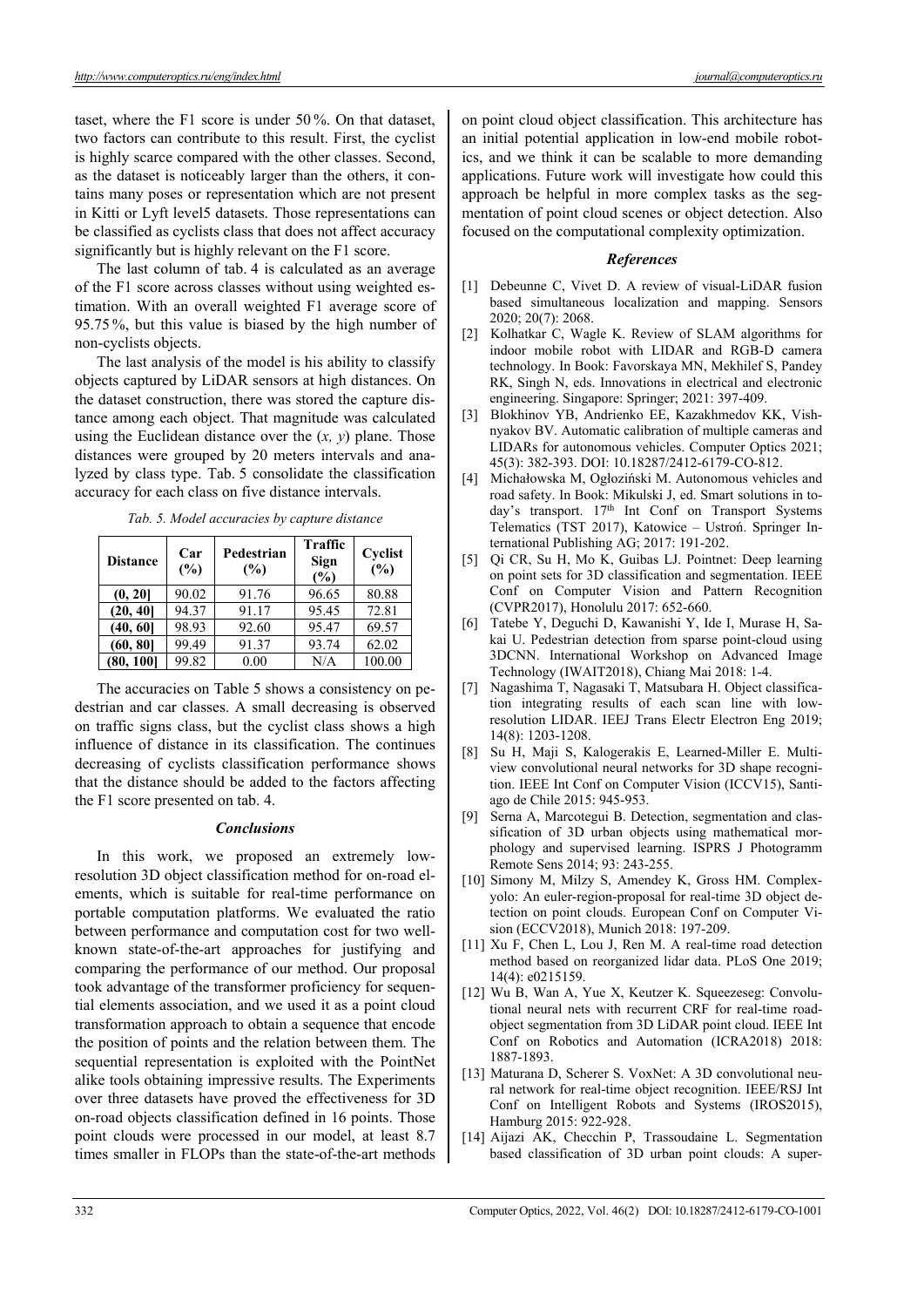voxel based approach with evaluation. Remote Sens 2013; 5(4): 1624-1650.

- [15] Zakani FR, Arhid K, Bouksim M, Aboulfatah M, Gadi T. Segmentation of 3D meshes combining the artificial neural network classifier and the spectral clustering. Computer Optics 2018; 42(2): 312-319. DOI: 10.18287/2412-6179- 2018-42-2-312-319.
- [16] Weinmann M, Jutzi B, Hinz S, Mallet C. Semantic point cloud interpretation based on optimal neighborhoods, relevant features and efficient classifiers. ISPRS J Photogramm Remote Sens 2015; 105: 286-304.
- [17] Yang B, Dong Z. A shape-based segmentation method for mobile laser scanning point clouds. ISPRS J Photogramm Remote Sens 2013; 81: 19-30.
- [18] LeCun Y, Bengio Y, Hinton G. Deep learning. Nature 2015; 521(7553): 436-44.
- [19] Li Y, Bu R, Sun M, Wu W, Di X, Chen B. PointCNN: Convolution on x-transformed points. Adv Neural Inf Process Syst 2018; 31: 820-830.
- [20] Xu Y, Fan T, Xu M, Zeng L, Qiao Y. SpiderCNN: Deep learning on point sets with parameterized convolutional filters. European Conf on Computer Vision (ECCV2018), Munich 2018: 87-102.
- [21] Komarichev A, Zhong Z, Hua J. A-CNN: Annularly convolutional neural networks on point clouds. IEEE/CVF Conf on Computer Vision and Pattern Recognition (CVPR2019), Long Beach 2019: 7421-7430.
- [22] Rao Y, Lu J, Zhou J. Spherical fractal convolutional neural networks for point cloud recognition. IEEE/CVF Conf on Computer Vision and Pattern Recognition (CVPR2019), Long Beach 2019: 452-460.
- [23] Wang Y, Sun Y, Liu Z, Sarma SE, Bronstein MM, Solomon JM. Dynamic graph CNN for learning on point clouds. ACM Trans Graph 2019; 38(5): 146.
- [24] Guo M, Cai J, Liu Z, Mu T, Martin RR, Hu S. PCT: Point cloud transformer. Comput Vis Media 2021; 7(2): 187- 199.
- [25] Qi CR, Yi L, Su H, Guibas LJ. PointNet++: Deep hierarchical feature learning on point sets in a metric space. Int Conf on Neural Information Processing Systems (31st NIPS), Long Beach 2017: 5105-5114.
- [26] Rusu RB, Marton ZC, Blodow N, Dolha M, Beetz M. Towards 3D point cloud based object maps for household environments. Rob Auton Syst 2008; 56(11): 927-941.
- [27] Lu Y, Xue Z, Xia GS, Zhang L. A survey on vision-based UAV navigation. Geo Spat Inf Sci 2018; 21(1): 21-32.
- [28] Xiao C, Wachs J. Triangle-Net: Towards robustness in point cloud learning. IEEE/CVF Winter Conf on Applications of Computer Vision (WACV2021) 2021: 826-835.
- [29] Vaswani A, Shazeer N, Parmar N, Uszkoreit J, Jones L, Gomez AN, Kaiser Ł, Polosukhin I. Attention is all you need. Int Conf on Neural Information Processing Systems (31st NIPS), Log Beach 2017: 6000-6010.
- [30] Zhao H, Jia J, Koltun V. Exploring self-attention for image recognition. IEEE/CVF Conf on Computer Vision and Pattern Recognition (CVPR2020) 2020: 10076-10085.
- [31] Liu X, Han Z, Liu YS, Zwicker M. Point2sequence: Learning the shape representation of 3d point clouds with an attention-based sequence to sequence network. Conf on Artificial Intelligence (33<sup>th</sup> AAAI), Honolulu 2019: 8778-8785.
- [32] Guo M-H, Cai J-X, Liu Z-N, Mu T-J, Martin RR, Hu S-M. PCT: Point cloud transformer. Comput Vis Media 2021; 7(2): 187-199.
- [33] Wu Z, Song S, Khosla A, Yu F, Zhang L, Tang X, Xiao J. 3D shapenets: A deep representation for volumetric shapes. IEEE Conf on Computer Vision and Pattern Recognition (CVPR2015), Boston 2015: 1912-1920.
- [34] Sun P, Kretzschmar H, Dotiwalla X, Chouard A, Patnaik V, Tsui P, Guo J, Zhou Y, Chai Y, Caine B, Vasudevan V. Scalability in perception for autonomous driving: Waymo open dataset. IEEE/CVF Conf on Computer Vision and Pattern Recognition (CVPR2020) 2020: 2446-2454.
- [35] Kesten R, Usman M, Houston J, Pandya T, Nadhamuni K, Ferreira A, Yuan M, Low B, Jain A, Ondruska P, Omari S, Shah S, Kulkarni A, Kazakova A, Tao C, Platinsky L, Jiang W, Shet V. Lyft level 5 perception dataset 2020. 2021. Source: https://level5.lyft.com/dataset/.
- [36] Geiger A, Lenz P, Urtasun R. Are we ready for autonomous driving? The KITTI vision benchmark suite. IEEE Conf on Computer Vision and Pattern Recognition (25<sup>th</sup> CVPR), Providence 2012: 3354-3361.
- [37] Fix E, Hodges JL. Discriminatory analysis. Nonparametric discrimination: Consistency properties. Int Stat Rev 1989; 57(3): 238-247.
- [38] Ullah S, Kim DH. Benchmarking Jetson platform for 3D point-cloud and hyper-spectral image classification. IEEE Int Conf on Big Data and Smart Computing (BigComp2020), Busan 2020: 477-482.
- [39] Lever J, Krzywinski M, Altman NS. Points of significance: Classification evaluation. Nature Methods 2016; 13(8): 603-604.

#### *Authors' information*

**José Fernando Pamplona Zuluaga,** (b. 1984) received his B.Sc. degree in Electronic Engineer (2017) and his M.Sc. degree in Automation and Industrial Control (2020) from Instituto Tecnológico Metropolitano de Medellin. He has worked as professor at Instituto Tecnológico Metropolitano de Medellin and Politécnico Colombiano Jaime Isaza Cadavid. Currently he works at GICEI research group in Institución Universitaria Pascual Bravo. Research interests are computer graphics processing, machine learning. E-mail: *jose.pamplona@pascualbravo.edu.co* .

**Carlos Andrés Madrigal González**, (b. 1981), graduated as Electronic Engineer from Universidad de Antioquia in 2005 and as a Doctor in Engineering from Universidad Nacional de Colombia sede Medellin in 2017. He was a professor and researcher in: Universisdad de Antioquia, Pontificia Universidad Católica de Chile, Pontificia Universidad Javeriana, Institución Universitaria Pascual Bravo, Uniciencia and Politécnico Colombiano Jaime Isaza Cadavid. Currently works in Instituto Tecnologico Metropolitano de Medellin and as data scientist in Grupodot S.A.S. Research interests are data science, artificial intelligence, electronics and communications, image processing and artificial vision. E-mail: *cmadrigal@grupodot.com*.